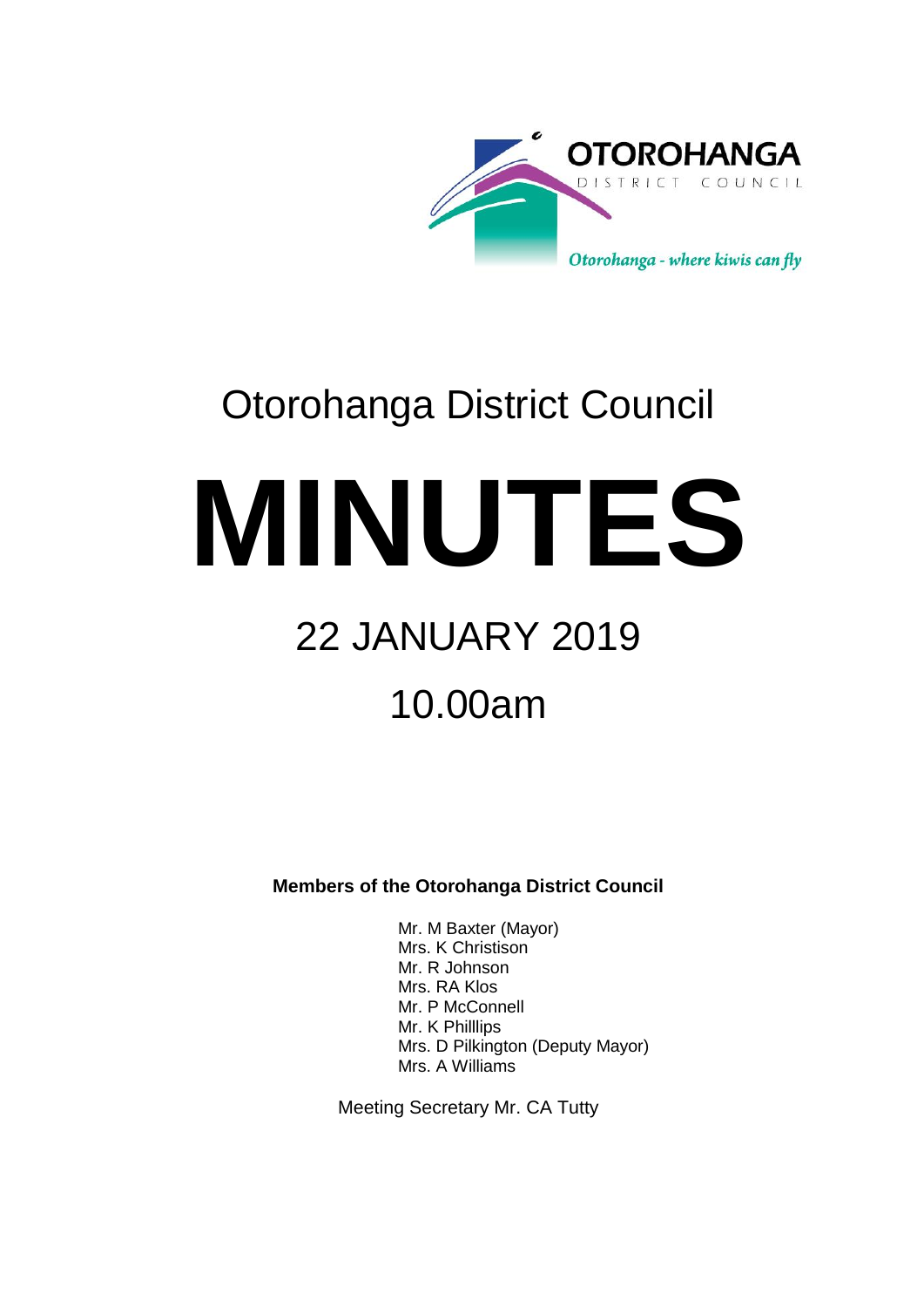## **OTOROHANGA DISTRICT COUNCIL**

#### **22 January 2019**

Minutes of an ordinary Meeting of the Otorohanga District Council held in the Council Chambers, 17 Maniapoto Street, Otorohanga on Tuesday 22 January 2019 commencing at 10.00am.

## **MINUTES**

### **ORDER OF BUSINESS:**

| <b>ITEM</b>                                       | <b>PRECIS</b>                                                            | <b>PAGE</b> |
|---------------------------------------------------|--------------------------------------------------------------------------|-------------|
| <b>PRESENT</b>                                    |                                                                          |             |
| IN ATTENDANCE                                     |                                                                          |             |
| <b>APOLOGY</b>                                    |                                                                          |             |
| <b>OPENING PRAYER</b>                             |                                                                          |             |
| PUBLIC FORUM (UP TO 30 MINUTES)                   |                                                                          |             |
| <b>ITEMS TO BE CONSIDERED IN GENERAL BUSINESS</b> |                                                                          |             |
|                                                   | CONFIRMATION OF MINUTES – OTOROHANGA DISTRICT COUNCIL – 11 DECEMBER 2017 | 2           |
|                                                   | RECEIPT OF MINUTES - OTOROHANGA COMMUNITY BOARD - 6 DECEMBER 2018        | 2           |
| <b>MATTERS ARISING</b>                            | RECEIPT OF MINUTES – KAWHIA COMMUNITY BOARD – 7 DECEMBER 2019            | 2           |
|                                                   | DECLARATION OF CONFLICTS OF INTEREST                                     | 2           |
| <b>REPORTS</b>                                    |                                                                          |             |

| ITEM 328        | REVISION OF ROAD IMPROVEMENT STRATEGY                                               | 2 |
|-----------------|-------------------------------------------------------------------------------------|---|
| <b>ITEM 329</b> | APPLICATION FOR TEMPORARY ROAD CLOSURE - HAMILTON CAR CLUB<br>NGUTUNUI HILLCLIMB 19 | 4 |
| <b>ITEM 330</b> | PLANNING REPORT FOR OCTOBER TO DECEMBER 18                                          | 6 |
| ITEM 331        | ANIMAL CONTROL OFFICERS REPORT FOR OCTOBER TO DECEMBER 18                           | 6 |
| <b>ITEM 332</b> | BUILDING CONTROL REPORT FOR OCTOBER TO DECEMBER 18                                  | 6 |
| <b>ITEM 333</b> | ROAD NAMING OF OTEWA ROAD SUBDIVISION                                               | 6 |
| <b>ITEM 334</b> | ODC MATTERS REFERRED FROM 11 DECEMBER 18                                            | 7 |
| <b>GENERAL</b>  |                                                                                     |   |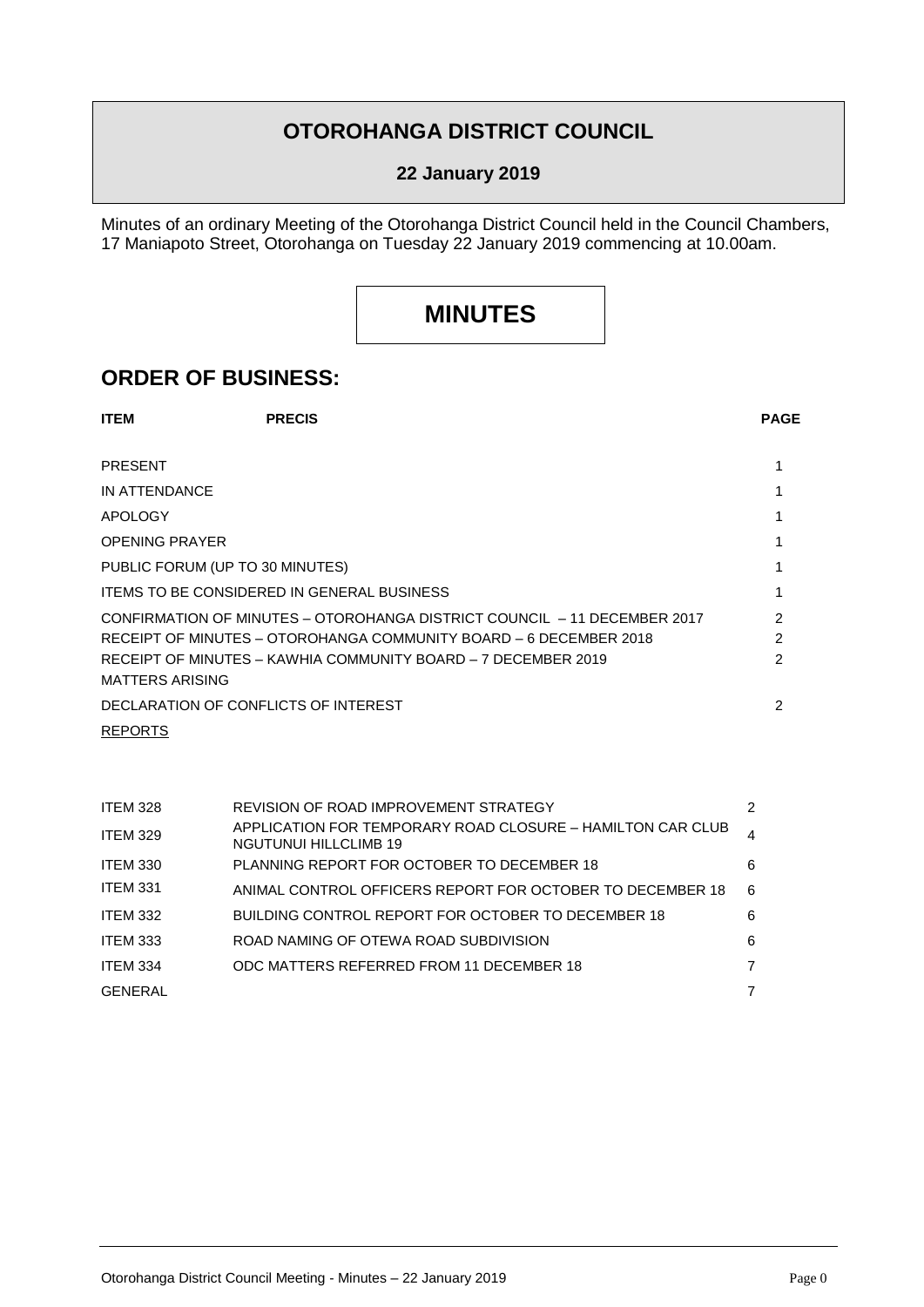#### **PRESENT**

Mr. MM Baxter (Mayor), Councillors RA Klos, K Christison, AJ Williams K Phillips and P.McConnell

#### **IN ATTENDANCE**

Messrs, DC Clibbery (Chief Executive), A Loe (Environmental Services Manager), G Bunn (Corporate Services Manager), R Brady (Engineering Manager) CA Tutty (Governance Supervisor) and Ms T Ambury (Organisational & Community Development Manager)

#### **APOLOGY**

Resolved that the apology received from Councillor D Pilkington be sustained.

#### **His Worship / Councillor Williams**

His Worship declared the meeting open and welcomed those present. He said he hoped all members and staff had a good break and are looking forward to the 2019 year.

His Worship extended condolences to Councillor Pilkington on the recent passing of her mother in Australia.

His Worship informed members that this is the last Council meeting for the current Chief Executive Dave Clibbery. He said Mr. Clibbery has declined an official farewell function therefore a token of his appreciation will be given during today's luncheon.

#### **OPENING PRAYER**

Councillor Klos read the Opening Prayer.

#### **STAFFING MATTERS**

The Corporate Services Manager introduced newly appointed Customer Services Staff being Ms. C Dicks and Ms. N Martinsen and reported that they have replaced Mrs. J Morrissey and Mrs. J Kete, the latter is now working for Council's Environmental Services department.

The Corporate Services Manager said he is excited to have these members on-board and wished them well during their time with Council.

The Engineering Manager acknowledged the comments of the Corporate Services Manager.

The Engineering Manager then introduced Mr. Avanish Mudaliar who has taken over the position of Design Engineer within the Roading Department. The Engineering Manager reported that Mr. Mudaliar has a Civil Engineering degree and several years of Local Government experience.

His Worship welcomed the new staff members to Council and said it is great to have them on-board.

#### **PUBLIC FORUM**

No members of the public were present.

#### **ITEMS TO BE CONSIDERED IN GENERAL BUSINESS**

No items were identified to be considered in general business which may require a resolution.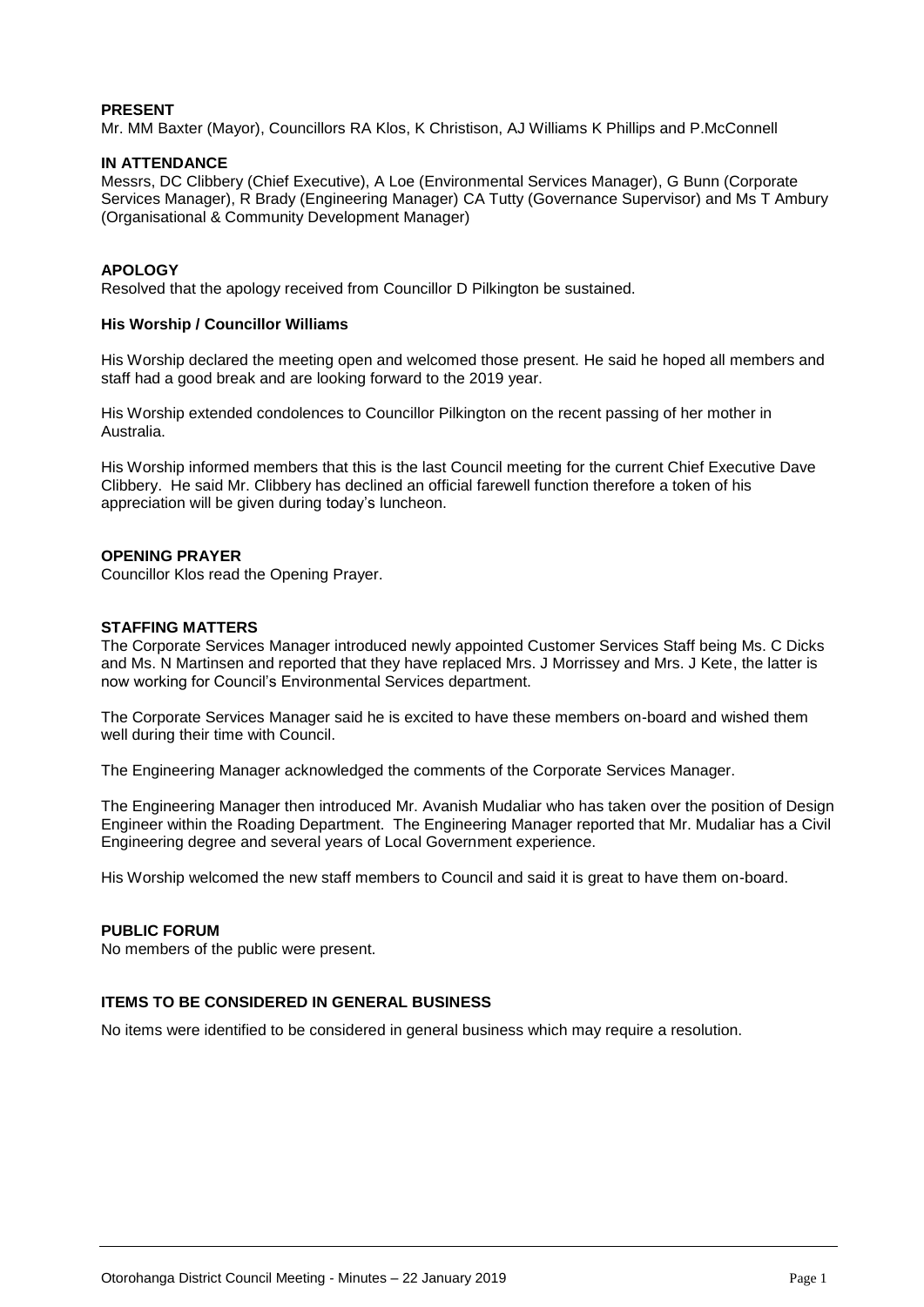#### **CONFIRMATION OF MINUTES – OTOROHANGA DISTRICT COUNCIL – 11 DECEMBER 2018**

The Governance Supervisor informed members that Councillor R Johnson has been incorrectly recorded as being in attendance at the meeting as a staff member. He said this has been corrected.

**Resolved** that the Minutes of the meeting of the Otorohanga District Council held on 11 December 2018, as circulated, be approved as a true and correct record of that meeting and the resolutions contained within be adopted.

#### **His Worship / Councillor Johnson**

#### **RECEIPT OF MINUTES – OTOROHANGA COMMUNITY BOARD – 6 DECEMBER 2018**

His Worship referred members to the Minutes of the Otorohanga Community Board meeting held on 6 December 2018.

**Resolved** that the Minutes of the meeting of the Otorohanga Community Board held on 6 December 2018 be received.

#### **Councillor McConnell / Councillor Christison**

#### **RECEIPT OF MINUTES – KAWHIA COMMUNITY BOARD – 7 DECEMBER 2018**

His Worship referred members to Minutes of a meeting of the Kawhia Community Board held on 7 December 2018.

The Governance Supervisor informed members that the closing time of the meeting has been incorrectly recorded and should read 3.40pm. He said this will be corrected.

**Resolved** that the Minutes of the meeting of the Kawhia Community Board held on 7 December 2018 be received.

#### **Councillor Phillips / His Worship**

#### **DECLARATION OF CONFLICTS OF INTEREST**

His Worship asked if members were aware of any conflicts of interest that may exist regarding items to be discussed at today's meeting.

No conflicts of interest were expressed.

#### **ITEM 328 – REVISION OF ROAD IMPROVEMENT STRATEGY**

The Chief Executive summarised his report advising that changes are proposed to the program of major improvement works to be conducted on the District's road network.

The Chief Executive reported that road improvements have remained a very significant element of Council's activity and staff have continued to work towards the delivery of a very comprehensive 'aspirational' programme of major improvement works that was prepared many years ago, and most recently revised in 2009 / 2010 that prioritised improvements based on a ranking that combined a number of factors.

The Chief Executive suggested that the prioritisation of roads for seal extensions should take account of both the traditional technical criteria (as for example applied in development of the 2009 / 2010 improvement program) and the level of economic activity on that road, as reflected by rateable value.

The Chief Executive reported that an average annual local share expenditure of approximately \$200,000 per annum on seal extension works is probably sufficient to seal around one kilometre of road in typical circumstances. He said, in the interests of maximising cost efficiency it may in some cases be desirable to consolidate such expenditure over two years to conduct a larger scale project on a particular road to achieve economies of scale.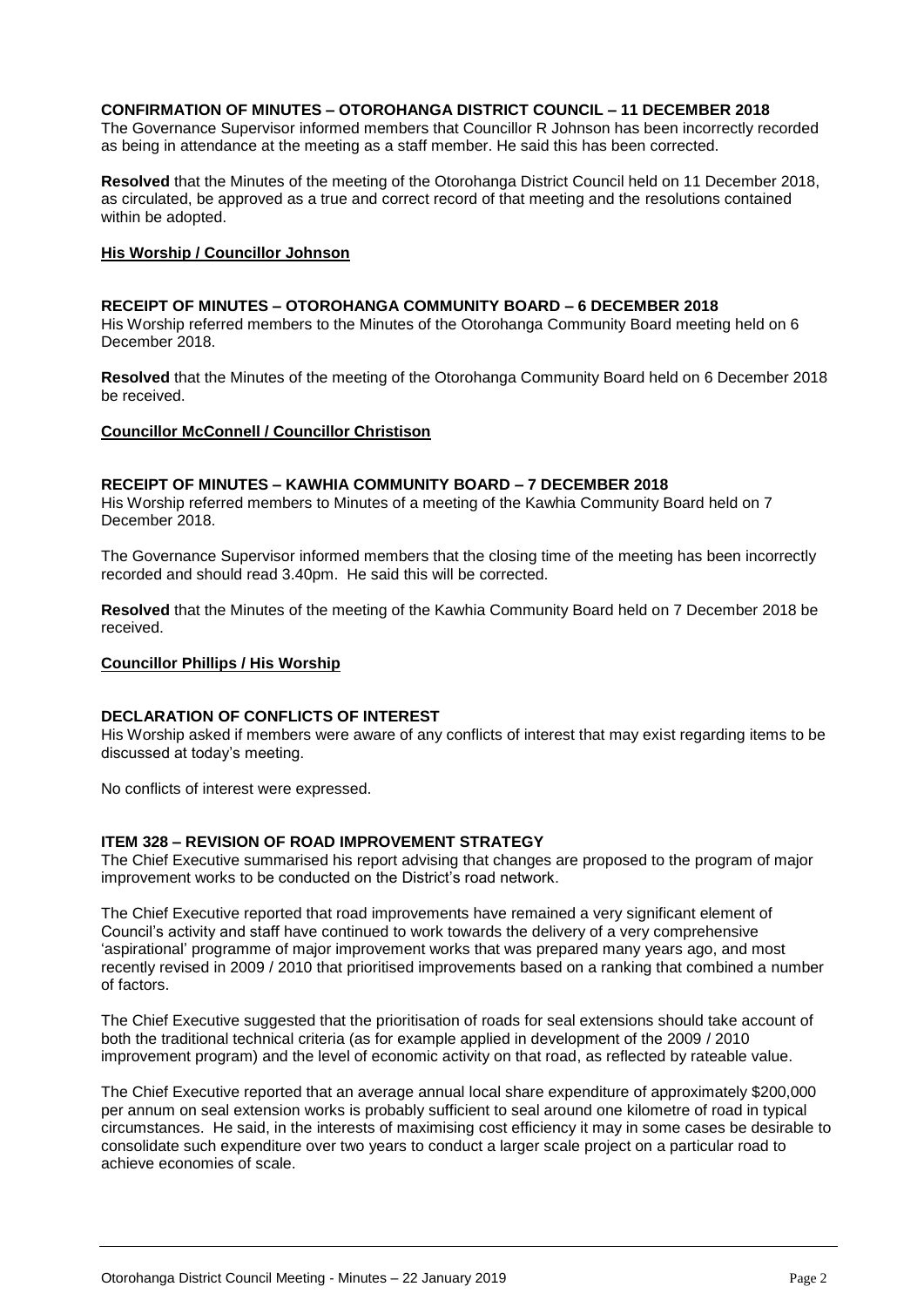The Chief Executive stressed that such a program of particular roads is only a suggestion, that values are approximate and that further refinement may be required regarding which sections of road are to be sealed.

The Chief Executive advised that the approach suggested above would also result in an overall reduction of expenditure from Council's roading account, which might be used to constrain rates increases and / or address other funding needs.

Due to the proposed significant change the Chief Executive suggested that it would be appropriate to undertake some limited public consultation on the proposal, through placement of notices in the press and on social media.

His Worship queried with the Engineering Manager whether the proposal would have an effect on the current staffing situation.

The Engineering Manager replied that the proposal would have no effect on staff numbers however, in the future, may free up some staff time.

In reply to Councillor Johnson regarding what the sum of \$200,000 is based on the Chief Executive replied on the assumption that approximately 1 kilometre of seal extension could be carried out per year and the improvements to sealed roads particularly widening which would qualify for a further \$280,000 NZTA subsidy.

Councillor Johnson queried whether the sum of \$200,000 is enough.

The Chief Executive advised that this is only a discrepancy sum and will in the short term free up funding should the new Chief Executive wish to consider other items.

Councillor Klos said she should be grateful that a possible seal extension programme recognises the outlying areas however; she sees the proposed works as minimal.

Councillor Klos questioned the placing of Ranginui Road on the top of the possible seal extension programme and reported that there are only two ratepayers who use this road compared to other roads where farm owners have lived for many years. She said she would prefer to see any assistance going to the latter.

The Chief Executive advised that there is a need to have consistent advice to arrive at an appropriate decision.

Councillor Klos expressed the opinion that the individual farm owners are valued ratepayers and long term citizens, where those on Ranginui Road are not.

In reply to Councillor Phillips the Chief Executive advised that for previous sealing's the prevailing subsidy rate was around 47% therefore Council had a policy to seal as many roads as possible while the subsidy was available. He said Council actually went into debt to do so.

Councillor Phillips felt that perception is a big problem and that Council receives little thanks when carrying out these improvement works.

Councillor Phillips then referred to the suggestion to invite public feedback on the proposal and expressed the opinion that the public would not be given enough time to respond. Councillor Phillips also suggested staff should actually go out to the various residents and talk to the people.

The Chief Executive advised that the proposal is only a suggestion and the public feedback is required for Council to determine its direction.

His Worship agreed that Council is only informing the public of its thoughts and as this is a major change of direction, is the Community happy with this.

Councillor McConnell suggested that particular feedback be obtained from those people wanting their roads sealed. He expressed the opinion that improvements should be carried out on Lurman Road rather than Ranginui Road.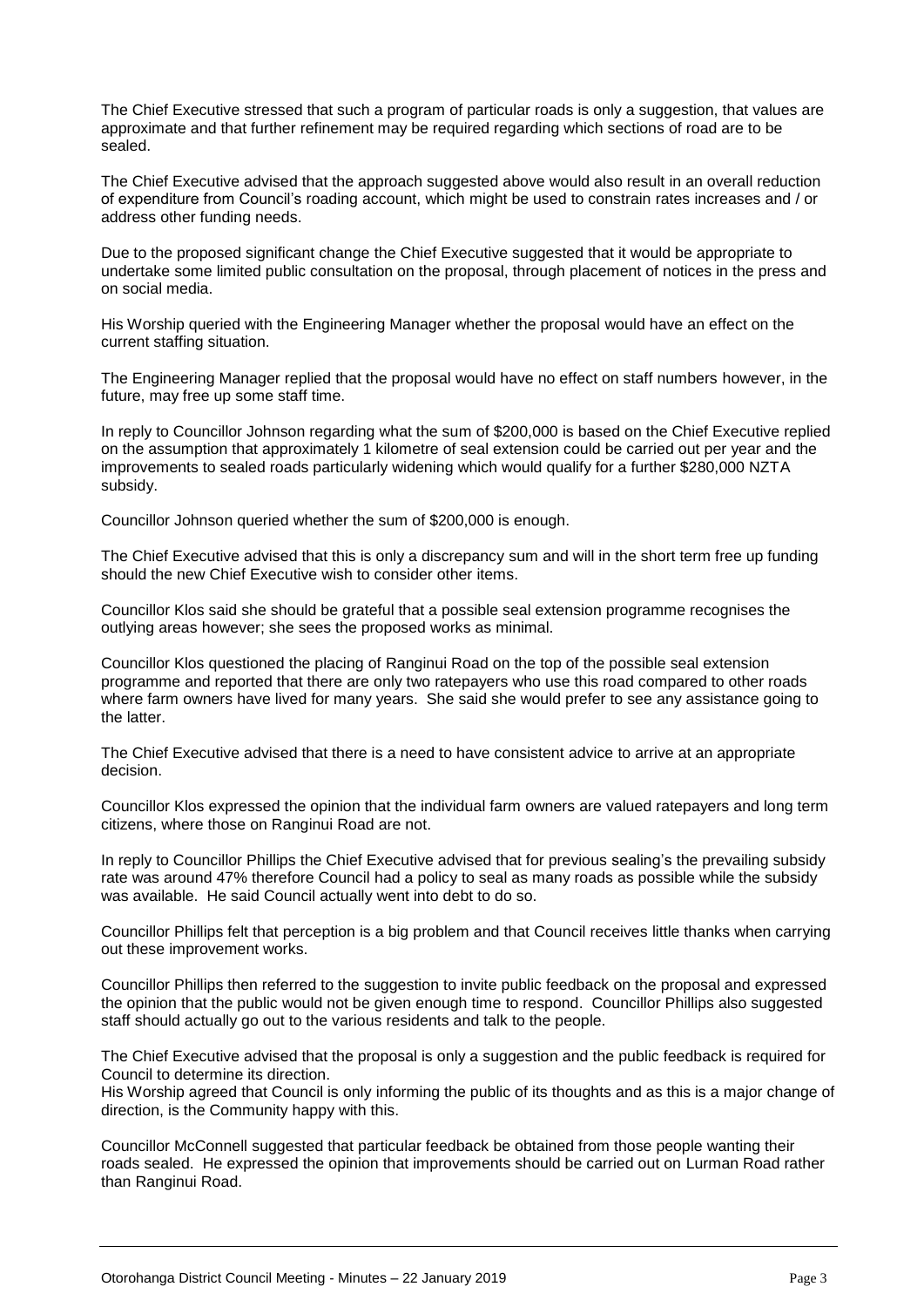His Worship said that any proposal has to be supported by the data provided and the ratepayer input.

Councillor Williams asked members to keep in mind that in other cases Council has valued the opinion of its residents as well as its ratepayers.

His Worship said that the level of investment is higher as you come closer to a town centre.

**Resolved** that public feedback is sought on a proposal to revise the form of Council's road improvement program to the following, effective from the 2019/20 financial year:

- Approximately \$200,000 per annum local share funding to be used for the progressive sealing of unsealed roads in the District, with works prioritised on the basis of both technical and economic (catchment rateable value) factors; and
- Approximately \$200,000 per annum local share funding to be used for the purpose of undertaking widening of sealed roads to meet applicable One Network Road Classification standards, with such widening works to be undertaken in conjunction with scheduled pavement renewal works on particular sections of road.

#### **Councillor Christison / Councillor Klos**

#### **ITEM 329 – APPLICATION FOR TEMPORARY ROAD CLOSURE – HAMILTON CAR CLUB – NGUTUNUI HILLCLIMB 2019**

The Engineering Manager referred members to the Engineers Representative's report on an application received from the Hamilton Car Club for various road closures within the Otorohanga District, to enable, the Hamilton Car Club to hold the Hamilton Car Club 2019 Ngutunui Hillclimb event.

He reported that the proposed road closure is in respect to a sealed section of road and that the applicant has a very good history with Council.

Councillor McConnell referred to previous discussion on the introduction of Bonds for such events.

Further discussion was held on the introduction of bonds and it was agreed that this be placed on Matters Referred for further consideration.

The Engineering Manager undertook to check on previous minutes where discussion was held on this matter.

His Worship expressed the opinion that obtaining a bond is 'OK' particularly in respect to gravel roads however, the risks are low when sealed roads are being used.

#### **Resolved** that

| Purpose: | Hamilton Car Club Ngutunui Hill Climb 2019 |
|----------|--------------------------------------------|
| Date:    | Sunday 10 March 2019                       |

Details of Closure: Pekanui Road from Ngutunui Road to Pirongia West Road 0900 am to 1700 pm

With the following conditions imposed:

- 1. Persons will be allowed through the closure in the event of an emergency.
- 2. Hamilton Car Club is to pay an application fee of \$400.00 towards the administration of the road closure to Otorohanga District Council.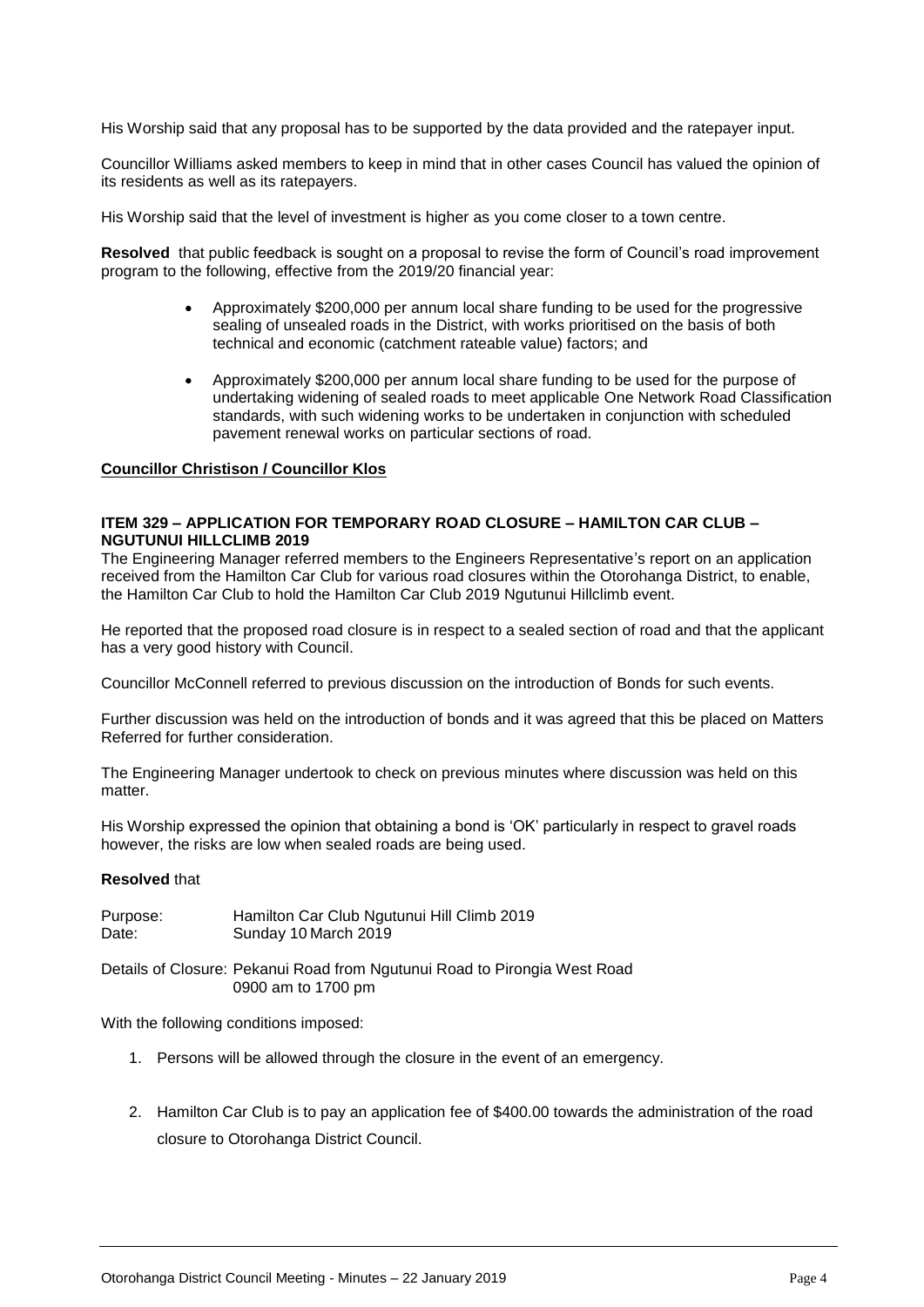- 3. Hamilton Car Club is to pay for all advertising costs to the appropriate newspapers. Public notice advertisements are to be published in the Waitomo News.
- 4. Hamilton Car Club is responsible for obtaining public liability insurance (and paying the cost thereof) to a minimum value of \$2,000,000. This is required to indemnify Council against any damage to the property or persons as a result of rally activities during the road closure period.
- 5. Hamilton Car Club is to comply with the objection provisions contained in the Transport (Vehicular Traffic Road Closure) Regulations 1965.
- 6. Hamilton Car Club is to liaise, and provide evidence of liaison with all operators and businesses that may be affected by the road closures.
- 7. Hamilton Car Club is to consult with all residents of all properties on the roads intending to be closed and also the residents on roads connecting with roads intending to be closed, including any, no exit roads. Two mail drops to residents are to be carried out. All initial mail drops to residents are to be approves by Council staff before distribution commences. The subsequent mail drop is to be completed no later than ten full days before the proposed closures.
- 8. Hamilton Car Club is solely responsible for signposting and policing of the roads to be closed, to ensure that only vehicles connected with the event have access to the road closure areas. This includes arranging the delivery, erection and staffing of all road closure barriers and the removal thereof after closures. All gates and entranceways are to be taped and to ensure its removal thereafter.
- 9. Signs advising of the road closures are to be erected at the start and end of the closed portions of the roads and on each intersecting road two weeks prior to the road closure. All signs are to be removed immediately after the closure. A Hamilton Car Club representative is to meet with Council Engineering staff regarding the required signs format, size, location and quantity of signs for approval before they are manufactured and erected.

#### **Councillor Phillips / Councillor Johnson.**

#### **ITEM 330 – PLANNING REPORT FOR OCTOBER TO DECEMBER 2018**

The Environmental Services Manager referred members to a report on Resource Consents granted under Delegated Authority for the period 1 October to 31 December 2018.

In reply to Councillor Klos regarding the purpose for which subdivisions are being carried out the Environmental Services Manager replied that should the subdivision be to create more than one lot, the motive would be to provide extra housing for the District.

**Resolved** that the Planning Report for the final quarter of 2018 be received.

#### **Councillor Johnson / Councillor Klos**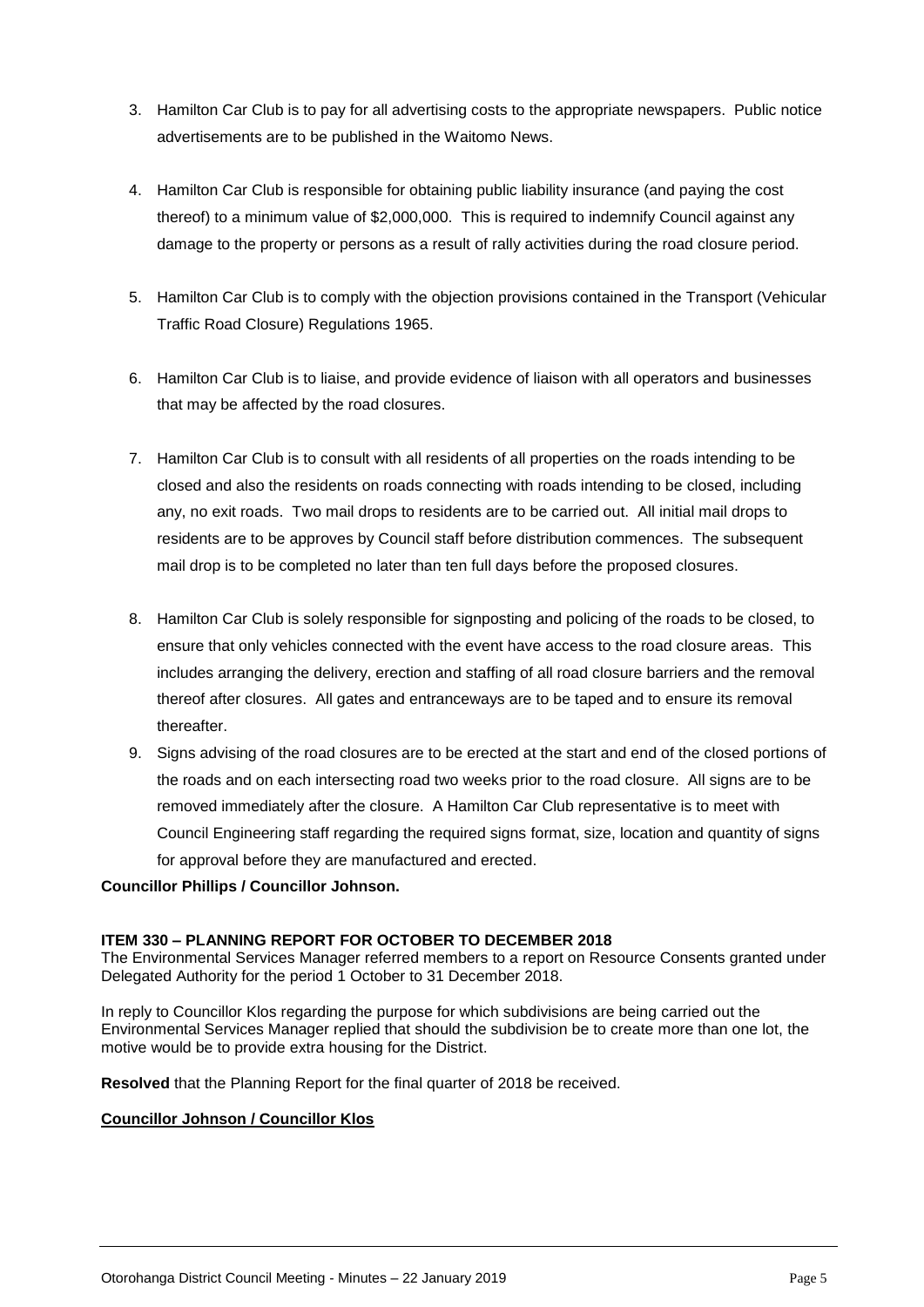#### **ITEM 331 –ANIMAL CONTROL OFFICERS REPORT FOR OCTOBER TO DECEMBER 2018**

The Environmental Services Manager presented a report on Dog and Animal Control activities in the District for the period October to December 2018.

In reply to Councillor Phillips the Environmental Services Manager confirmed that there are currently no dangerous dogs registered in the Otorohanga District.

**Resolved** that the Environmental Services Manager's report on Dog and Animal Control activities for the fourth quarter of 2018 be received.

#### **Councillor Phillips / Councillor Klos**

#### **ITEM 332 – BUILDING CONTROL REPORT FOR OCTOBER TO DECEMBER 2018**

The Environmental Services Manager summarised the Building Control Activity Report for the fourth quarter 2018.

In reply to a staffing query the Environmental Services Manager advised of two Audits being Building Warrants and Bi-Annual building control which are to be carried out in the near future.

**Resolved** that the Building Control activity report for the fourth quarter of 2018 be received.

#### **Councillor McConnell / Councillor Williams**

#### **ITEM 333** – **ROAD NAMING OF OTEWA ROAD SUBDIVISION**

The Land Management Officer referred members to her report advising that approval is sought to apply the road name 'Sargent Place' to the Subdivision near completion at Otewa Road, Lots 1 – 20 being a Subdivision of Lot 1 DP 407415.

The Officer informed members that Council does not appear to have a Road Naming Policy in place. She said it is up to the developer to put forward a name for consideration.

His Worship said he would like to congratulate the developer for taking the initiative to develop this area.

Councillor Phillips expressed the opinion that he thought a Road Naming Policy was in place.

The Officer advised that under business improvement initiatives and in conjunction with Councils roading department a policy could be prepared for consideration.

Councillor McConnell reported on the feelings of a Otorohanga Community Board member that people are able to come into the area and in developing a subdivision are given the opportunity to have a street named after them. He felt that there is a need to have such a policy in place.

It was agreed that a Workshop be held for consideration to be given on the preparation of Road Naming Policy.

**Resolved** that Pursuant to Section 319 (1)(j) of the Local Government Act 1974 the Otorohanga District Council resolves that the name Sargent Place is acceptable for the land shown as Lot 19 on the Land Transfer Plan 529629 that is to be vested in Council as public road.

#### **His Worship / Councillor Johnson**

#### **ITEM 334 – ODC MATTERS REFERRED FROM 11 DECEMBER 2018**

The Governance Supervisor took members through Matter Referred.

It was agreed that the item dated 18 September 2018 under Chief Executive has been actioned and therefore it can be deleted.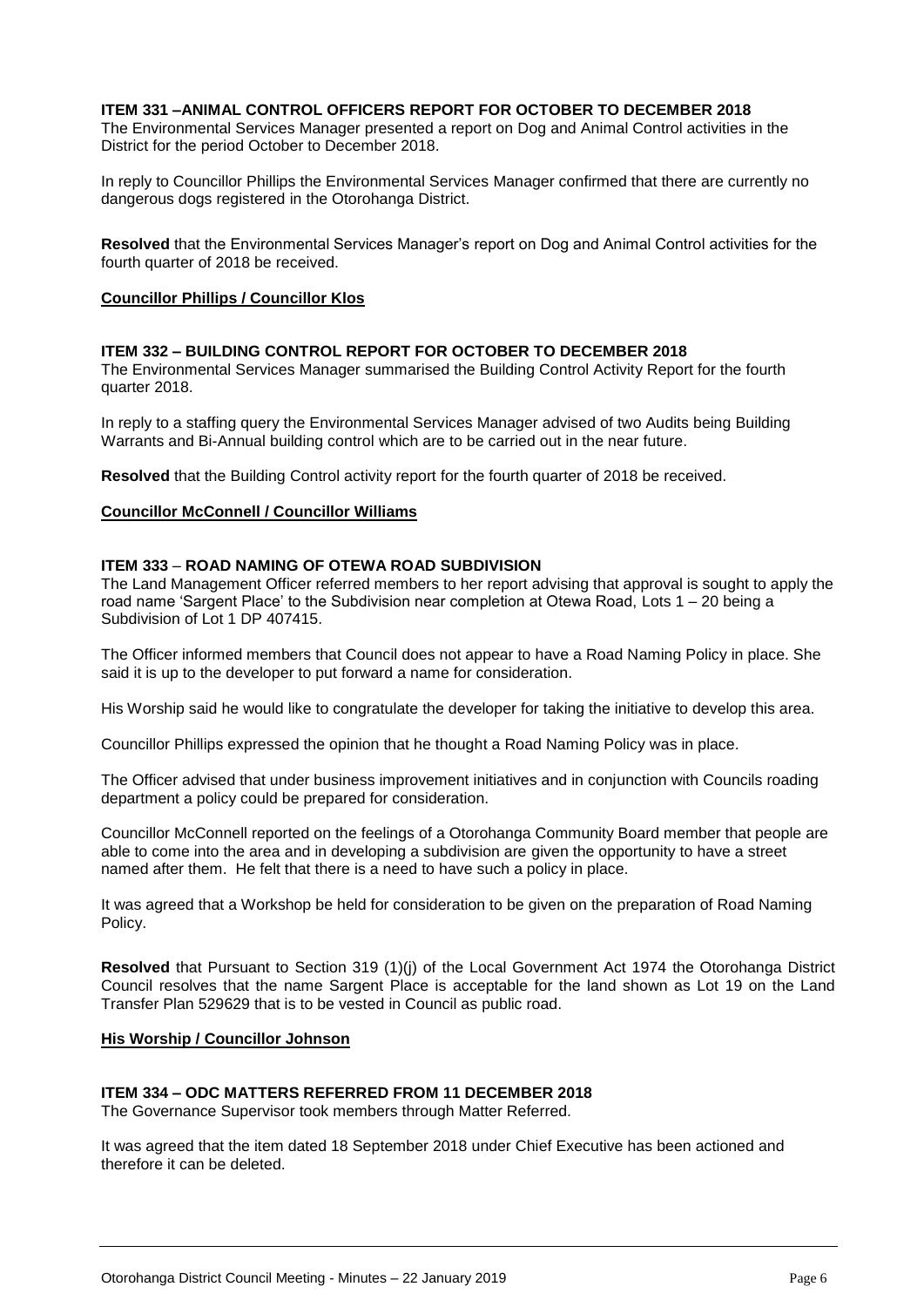The Engineering Manager reported that he is still working on the preparation of a report identifying the costs involved in progressively installing lights at the busiest intersections of rural roads in the Otorohanga **District.** 

#### **GENERAL**

#### CYCLEWAY PROPOSAL

Councillor Phillips reported he has received several calls concerned with the proposal to install a cycleway on the Stopbanks. He said the concerns expressed covered the areas of funding, ownership and operating costs of the proposed cycleway and to what standard it will be maintained.

Councillor Phillips said he respected the opinions of these people.

#### CHINA VISIT

Councillor Phillips reported briefly on his recent visit to China and informed members that the main form of transport appears to be motor scooters with the creation of lanes for use by these vehicles. He said the areas are really planning ahead and their technology is way ahead of that in New Zealand.

Councillor Phillips further reported that China's roads in general are good and that the Toll roads are incredible.

#### KAWHIA MEDICAL CENTRE

Councillor Phillips said he would like to get Councillors on-board on the proposal to expand the Kawhia Medical Centre. He said the District Health Board have provided funding for two surgical trainees each year to train under the direction of the Kawhia Medical Centre staff.

Councillor Phillips said he would like to see Council support the proposal to place an extra room on the current facility.

#### NZMCA

Councillor Klos reported on her recent discussions with Michael Cullen of the Waikato Area Committee of the New Zealand Motor Caravan Association.

Councillor Klos advised that Mr. Cullen would be interested in addressing Council sometime in the future. She said the Association is wishing to install a dump station on their lease area in Otorohanga and will be prepared to subsidise and assist Council with the installation. Councillor Klos reported that the Association is encouraging its members to travel into the rural / outback areas of New Zealand.

Councillor McConnell expressed the opinion that Mr. Cullen is receiving misinformation on this issue.

His Worship said that Council has provided the Association with a site and that at that time they did not wish to have a dump station. He said he will be prepared to entertain further discussions with NZMCA in particular, as to why they do not wish to pay for the installation.

Councillor McConnell reported that the Board is trying to protect existing local business and that the Association has been requested to talk to an existing camping ground owner on this matter.

Councillor Klos undertook to inform the Association of the opportunity to speak to Council.

Council's Land Management Officer advised that she needs to talk to representatives of the Association regarding the loss of part of their lease land for the proposed cycleway. She said the Association talk s about being 'Motorhome Friendly' and the fact that they do pay rates and taxes. The Officer suggested that Council look at the advantages they provide to the Community from an economic point of view and should a dump station be installed this will encourage them to stay longer and spend more money.

Councillor Klos reported that the Waipapa toilet facility is being used as a dump station.

#### ANNUAL CHILDRENS DAY

Councillor Christison reported that she will be involved in the running of the Children's Day to be held on 3 March 2019. She said this is National Children's Day and it is proposed that the event be held at the Jim Barker Memorial Playground.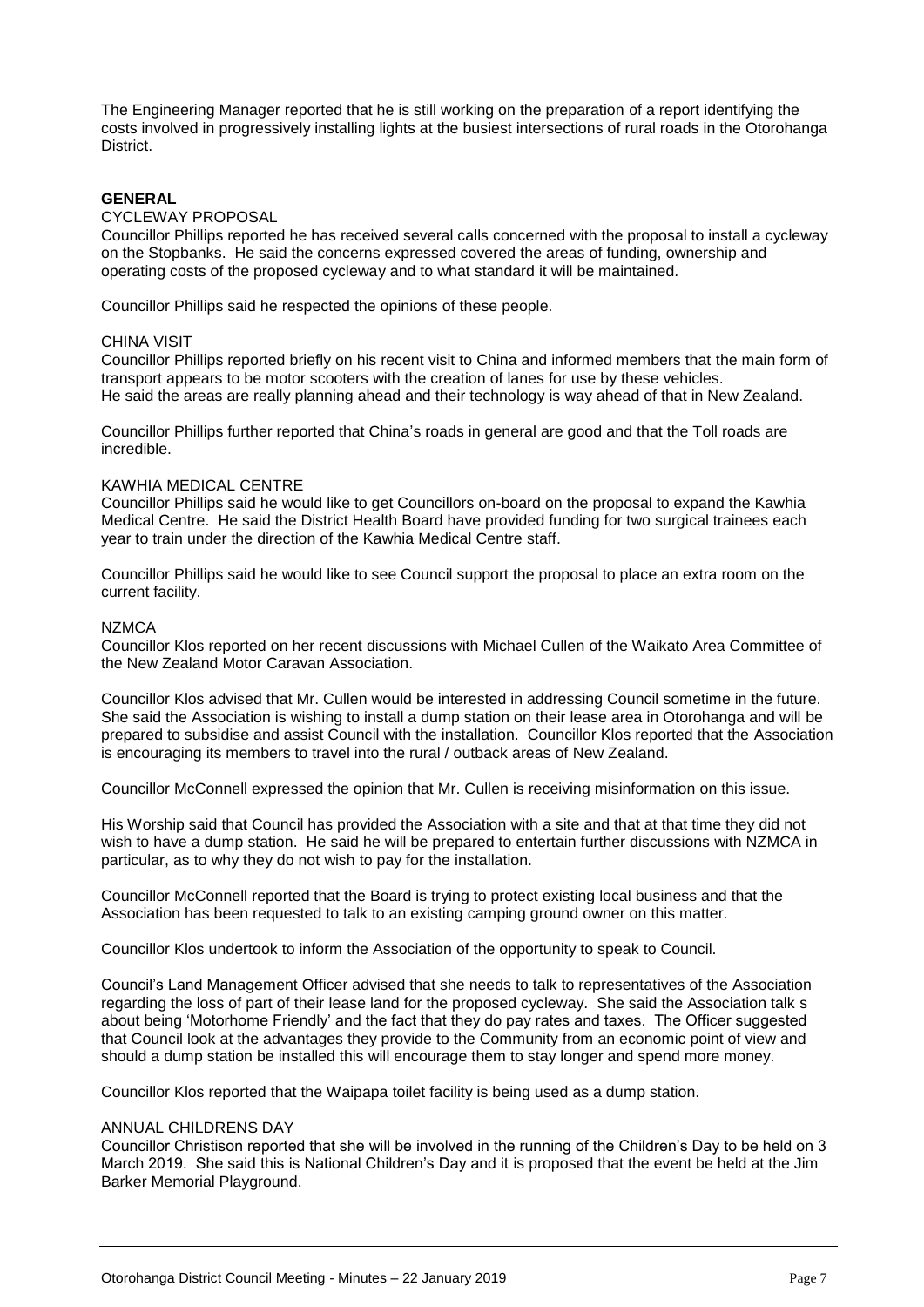#### LOCAL BODY ELECTIONS

Councillor Christison suggested to staff that an approach be made to the Otorohanga College to encourage their pupils to be involved in the 2019 Local Government Elections.

#### AGENDA FORMAT

Councillor Christison questioned why the Agenda is being printed single rather than double sided.

#### WATER QUALITY

Councillor Christison reported that the public are complaining about the quality of the water not only as to its taste but also to the smell of chlorine. She queried whether an explanation of the reasons for this could be placed on Facebook.

The Chief Executive advised that it would be desirable to provide an explanation. He said that the situation occurs when the temperature of the water warms up.

#### BEATTIE HOME FACILITY

Councillor Johnson updated members on the proposed Dementia unit at Beattie Home and that an Architect will be visiting the facility this Thursday. He said a further two million dollars is required from fundraising and queried whether Council could provide any assistance such as the waiving of Council fees, provision of Asphalt or driveways.

Councillor Johnson reported that this is a Community Project and upon completion will provide around 15 – 20 jobs.

Following further discussion it was agreed that it be placed on Matters Referred for Council to consider options to provide some assistance to the proposed Beattie Home Dementia unit.

#### BRISTLE GRASS

Councillor McConnell reported that he has received calls from rural community members asking Council is continuing to spray for Bristle Grass as this is only increasing the spread of this grass.

#### [MANGAORONGO](https://www.google.com/search?rlz=1C1GCEU_en-gbNZ832NZ832&q=MANGAORONGO&spell=1&sa=X&ved=0ahUKEwjp4PKxh6HgAhWCzLwKHfMDDAQQkeECCCsoAA) ROAD

Councillor McConnell reported that apparently no notification of Mangaorongo Road being closed recently was given to property owners.

The Engineering Manager undertook to look into the situation.

#### PROPOSED CYCLEWAY

Councillor McConnell referred to the current feedback on the provision of a cycleway on the Stopbanks and expressed the opinion that public consultation was carried out giving the opportunity for feedback. He said all the information and costings have been provided.

Councillor Phillips replied that just because the public consultation period has ended it does not stop people thinking and commenting about the proposal.

#### WESTRIDGE – T SMIT

In reply to the question of where the proposed subdivision extension is at Council's Environmental Services Manager reported that five submissions have been received and that the applicant has placed his application on hold until the submissions have been resolved in particular, those concerning the Waikato Regional Council.

Members were informed that although approval for the subdivision was granted in 2004 it doesn't automatically get approved at a later date.

Discussion was held on the property of D Thompson to which Council's Environmental Services Officer reported that the proposed subdivision will not have any adverse effects on this property.

His Worship reported that everything is on hold until the submission issues have been addressed.